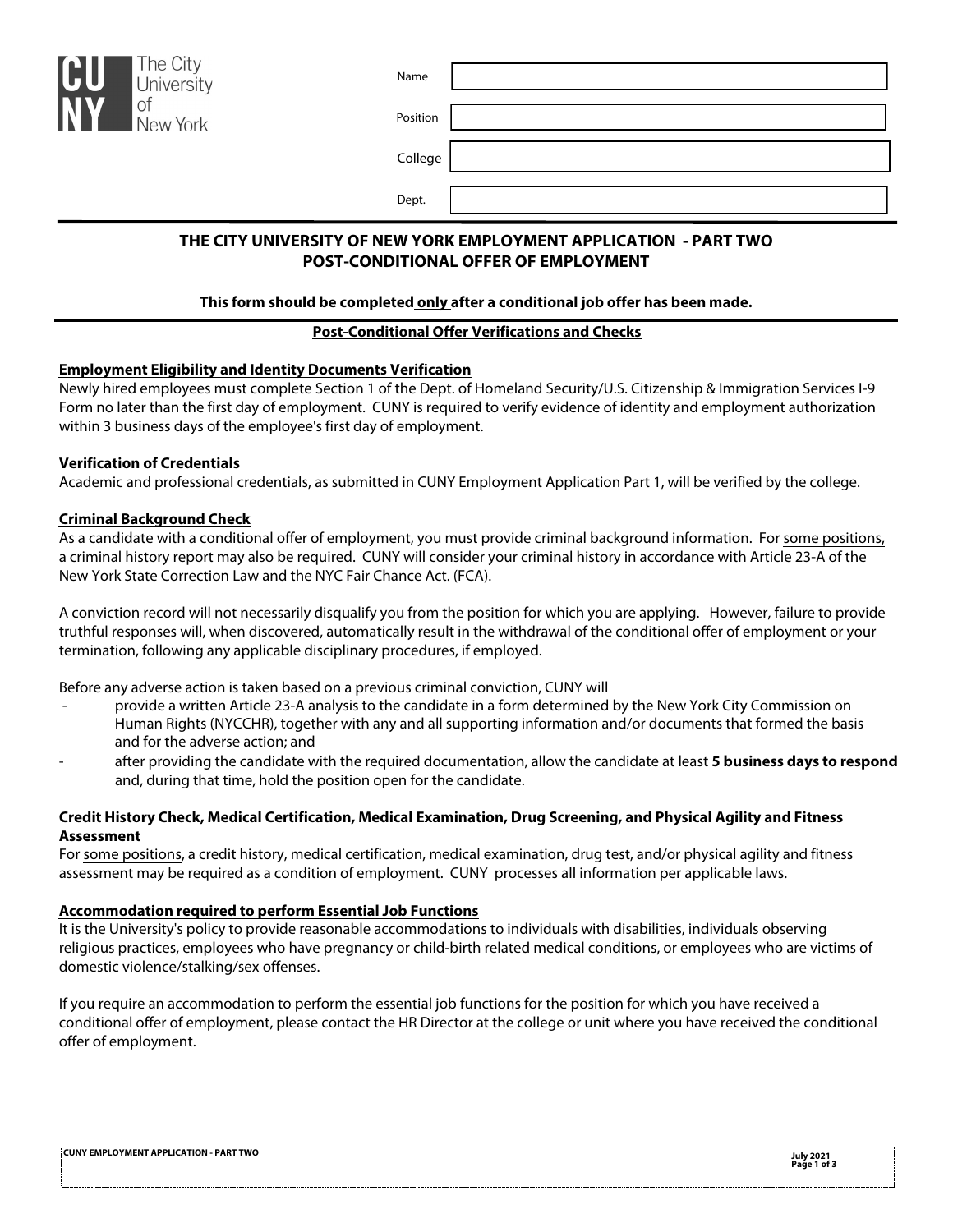

## **THE CITY UNIVERSITY OF NEW YORK**

#### **APPLICATION FOR EMPLOYMENT - PART TWO**

## **Application for Employment - Part Two (Confidential Background Information) Only candidates who have received a conditional job offer should complete this form.**

For questions and concerns, candidates may request guidance from the Office of Human Resources.

#### **The completed form should be submitted to the Office of Human Resources only.**

| College           |                                          |                   | Job ID#         | Full-time      |
|-------------------|------------------------------------------|-------------------|-----------------|----------------|
| Position          |                                          |                   |                 | Part-time<br>П |
| Contract<br>Title |                                          |                   |                 | A.M.<br>P.M.   |
|                   | <b>Personal Information</b>              |                   |                 |                |
| Last Name         |                                          | <b>First Name</b> |                 | Middle Initial |
|                   | If known by another name, please provide |                   |                 |                |
| Address           |                                          |                   |                 | Apt. #         |
| City              | State                                    | Zip Code          | Daytime Phone # |                |
| e-mail            |                                          |                   | Evening Phone # |                |

#### **Please complete Page 3**